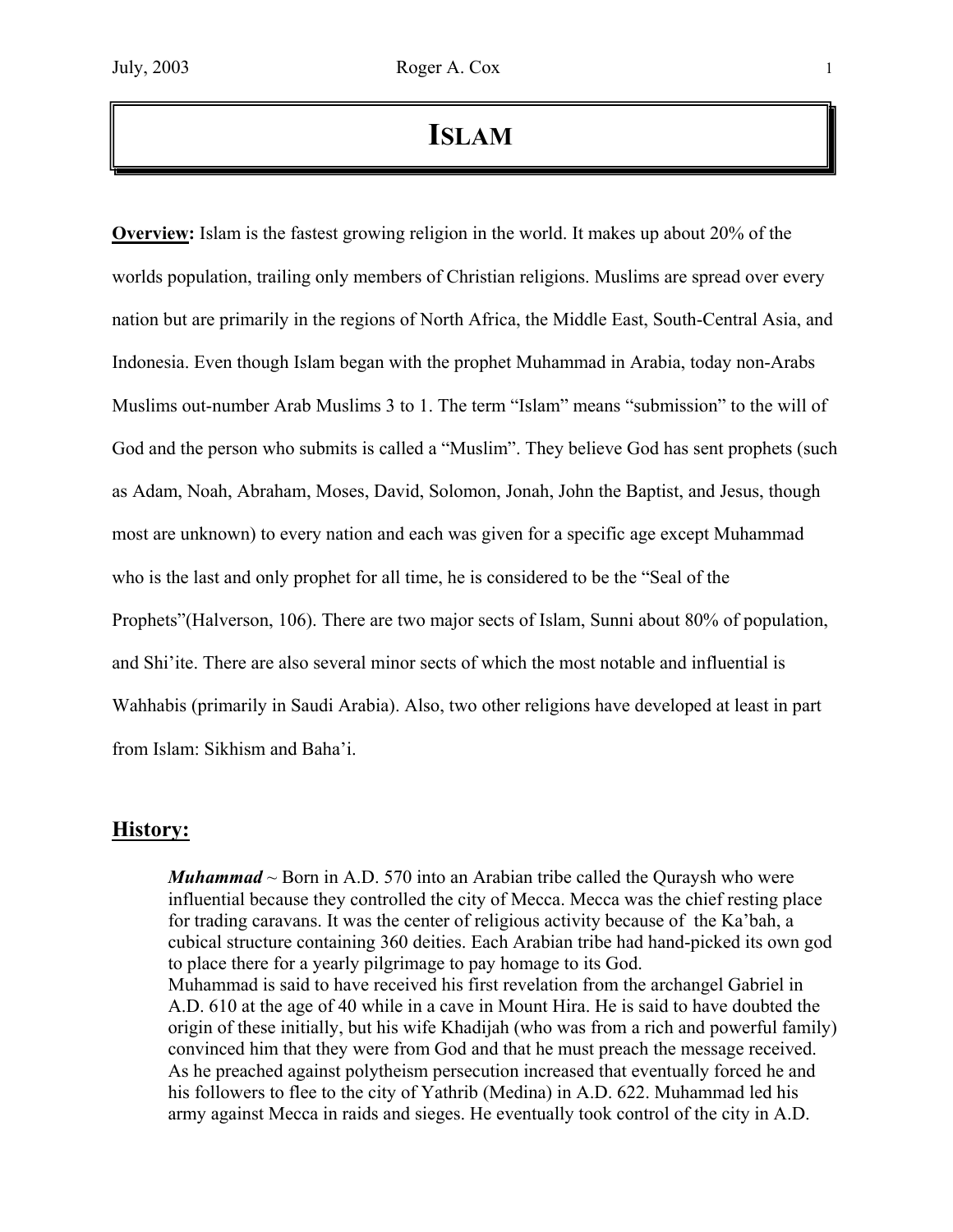630 without a fight. He personally destroyed all the idols in Mecca. Within one year he had united all tribes on the Arabian Peninsula under the religion of Islam. He died on June 8, 632.

*Sunni* ~ Upon Muhammad's death a dispute takes place over who would be the first *caliph*-or successor*.* One group believes they should elect the new leader. This group eventually wins the argument and becomes the Sunni sect. Sunnis believe in a separation between civil and religious authorities. They have filled in many areas where the Qu'ran is silent with the Sunna ("custom").

**Shi'ite**  $\sim$  The Shi'ite Muslims believed that the successor should come through Muhammad's bloodline, which would have meant his Son-in Law and cousin Ali, would have become the new leader. They are more authority oriented and believed that God spoke through an Imam, much like the Catholic Pope. In the ninth century however the twelfth Imam became hidden (occultated) and the source of authority was passed on to the ulama until the Imam returns.

*All Muslims ~* Religion of Islam breaks down into beliefs (iman) and obligations (deen).The central confession in Islam is the *shahada,* "There is no God but Allah, and Muhammad is His prophet." Other obligations include: To pray, To fast, To give alms, To make the pilgrimage (Hajj). To become a Muslim all one has to do is to recite the *shahada* with sincerity, "I bear witness that there is no God but Allah and that Muhammad is His messenger"

## **Views of God:**

A singular unity. No partner is to be associated with God.

## **Views of Humanity:**

They are good by nature.

#### **Views of Sin:**

Sin is though of in terms of rejecting right guidance. It can be forgiven through repentance. No atonement is necessary. They reject any concept of a substitutionary atonement.

## **Views of Scripture:**

The Torah, Psalms, Gospels were part of God's message to man but has been corrupted and replaced by the Qu'ran.

#### **Views of Salvation:**

The standard for salvation is having one's good deeds outweigh one's bad deeds.

## **Views of Jesus:**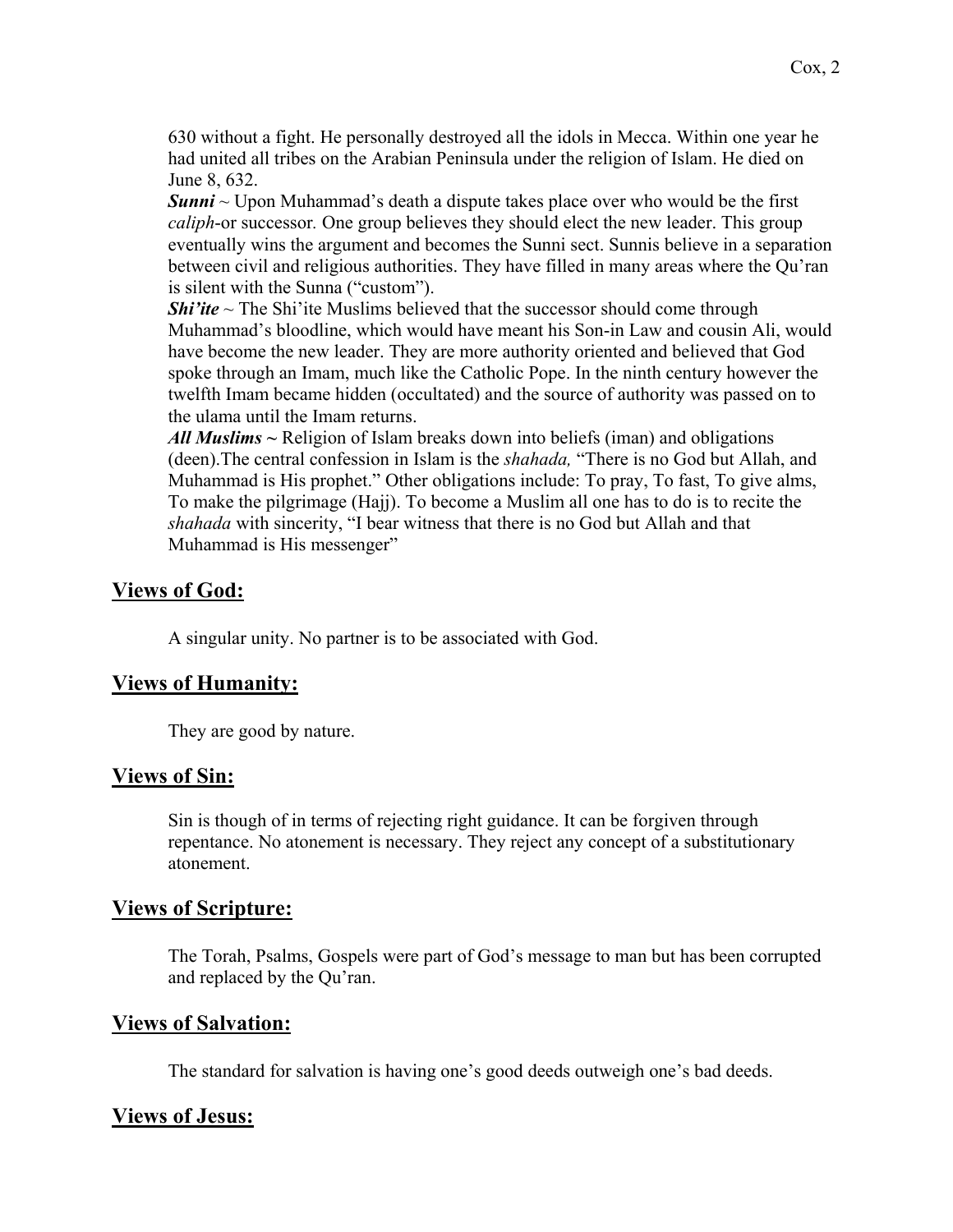One of the Major Prophets. To associate him with God is blasphemy. They affirm the virgin birth and the miracles Jesus did.

# **Views of Life After Death:**

According to the Islamic tradition, Jesus did not die on the cross. Instead he ascended to heaven, and Judas died in his place on the cross. Muslims believe it is disrespectful to believe God would allow one of His prophets to be crucified.

# **Approaching Muslims With The Gospel:**

- A very difficult thing to do and against the law in most Islamic countries.
- But if you have the opportunity to study with a Muslim it will probably have to be done one to one since they would feel a duty to defend their religion in front of others.
- Handle your bible with respect, they will not lower the Qu'ran below their waist and they place it on the highest shelf in their house out of respect for God's word.
- Be very patient, they are notoriously slow in conversion.
- They are probably not ready to go to church with you at first, since many things done there, they believe would dishonor God, such as men and women sitting together and casually touch each other.
- You will have to deal with these objections:
	- o The Bible has been corrupted.
	- o The Trinity- One God –Three persons. They see Christians as polytheistic.
	- o The crucifixion.